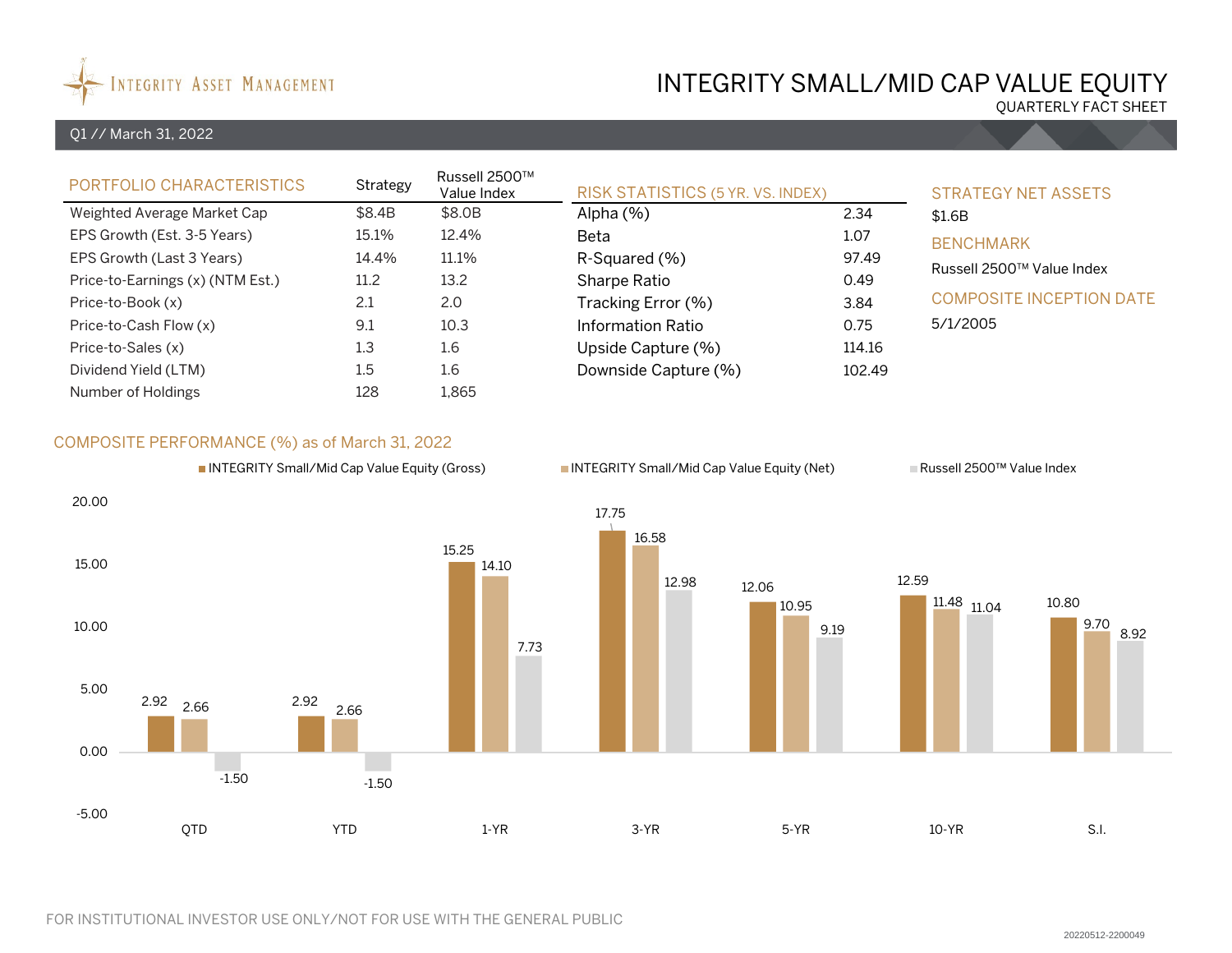

# INTEGRITY SMALL/MID CAP VALUE EQUITY

QUARTERLY FACT SHEET

#### Q1 // March 31, 2022

## COMPOSITE PERFORMANCE (%) as of December 31, 2021



| HISTORICAL COMPOSITE PERFORMANCE (%)         | 2021  | 2020 | 2019  | 2018     | 2017  | 2016  | 2015    | 2014 | 2013  | 2012  |
|----------------------------------------------|-------|------|-------|----------|-------|-------|---------|------|-------|-------|
| INTEGRITY Small/Mid Cap Value Equity (Gross) | 34.30 | 5.67 | 26.71 | $-17.14$ | 19.62 | 24.02 | $-7.49$ | 6.84 | 38.59 | 17.28 |
| INTEGRITY Small/Mid Cap Value Equity (Net)   | 32.96 | 4.63 | 25.44 | -17.97   | 18.43 | 22.78 | $-8.41$ | 5.78 | 37.25 | 16.13 |
| Russell 2500™ Value Index                    | 27.78 | 4.88 | 23.56 | -12.36   | 10.36 | 25.20 | $-5.49$ | 7.11 | 33.32 | 19.21 |

Past performance cannot guarantee future results. Returns greater than one year are model fee for each period is either the highest tier of the current fee schedule or a higher value, annualized. Returns are expressed in U.S. dollars. Composite returns are net of transaction costs whichever is required to ensure the model composite net-of-fee return is lower than or equal to and gross of non-reclaimable withholding taxes, if any, and reflect the reinvestment of dividends the composite net-of-fee return calculated using actual fees. Actual fees may vary depending on, and other earnings. Gross-of-fees returns are presented before management and custodial fees among other things, the applicable fee schedule and portfolio size. The firm's fees are available on but after all trading expenses. Net-of-fees returns are calculated by deducting 1/12 of the highest request and may be found on Part II of its Form ADV. tier of the standard fee schedule in effect for the period noted (the model fee). The composite